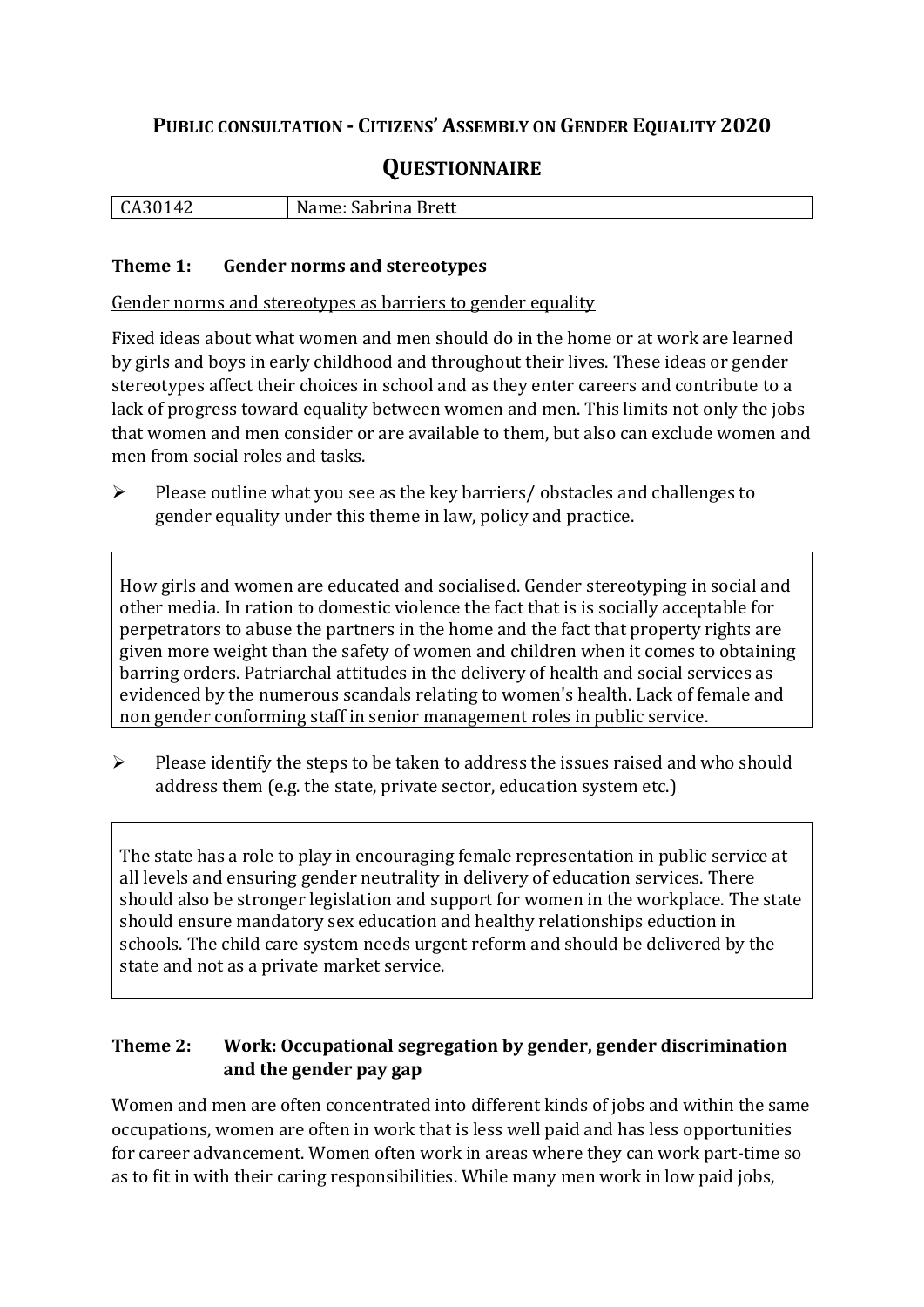many professions dominated by women are also low paid, and professions that have become female-dominated have become lower paid. This worsens the gender pay gap (the average difference between the wages of women and men who are working).

➢ Please outline what you see as the key barriers/ obstacles and challenges to gender equality under this theme in law, policy and practice.

More transparency around wages. Encouraging better support for women in the workplace who take time out for families or caring responsibilities. Public sector organisations should have targets around female representation in senior levels. Maternity pay should be compulsory and should also be included in organisations who are funded by public funds such Section 39 HSE and section 56 Tusla organisations. Female dominated Public service jobs such as nurses and social workers should be reevaluated in terms of the skills and risks that are involved and pay and conditions should be improved. Workplaces should have to have a gender analysis as part of strategic plans and have gender targets.

 $\triangleright$  Please identify the steps to be taken to address the issues raised and who should address them (e.g. the state, private sector, education system etc.)

Legislation and culture change is required. Gender should become a specific portfolio for government. Some solutions suggested above.

## **Theme 3. Care, paid and unpaid, as a social and family responsibility**

Care -- the social responsibility of care and women and men's co responsibility for care, especially within the family

Women remain disproportionately responsible for unpaid care and often work in poorly paid care work. For working parents or [lone parents,](https://aran.library.nuigalway.ie/bitstream/handle/10379/6044/Millar_and_Crosse_Activation_Report.pdf?sequence=1&isAllowed=y) balancing paid work with parenting and or caring for older and dependent adults presents significant challenges. Women are [most disadvantaged by these challenges,](https://eige.europa.eu/gender-equality-index/game/IE/W) yet men also suffer from lack of opportunities to share parenting and caring roles. Despite recent legislation and policy initiatives to support early years parental care, [inequalities in the distribution of unpaid](https://www.ihrec.ie/app/uploads/2019/07/Caring-and-Unpaid-Work-in-Ireland_Final.pdf)  [care](https://www.ihrec.ie/app/uploads/2019/07/Caring-and-Unpaid-Work-in-Ireland_Final.pdf) continue between women and men. The cost of childcare has been identified as a particular barrier to work for women alongside responsibilities of caring for older relatives and dependent adults.

➢ Please outline what you see as the key barriers/ obstacles and challenges to gender equality under this them in law, policy and practice.

Childcare and societal attitudes to caring roles.

➢ Please identify the steps to be taken to address the issues raised and who should address theme (e.g. the state, private sector, education system etc.)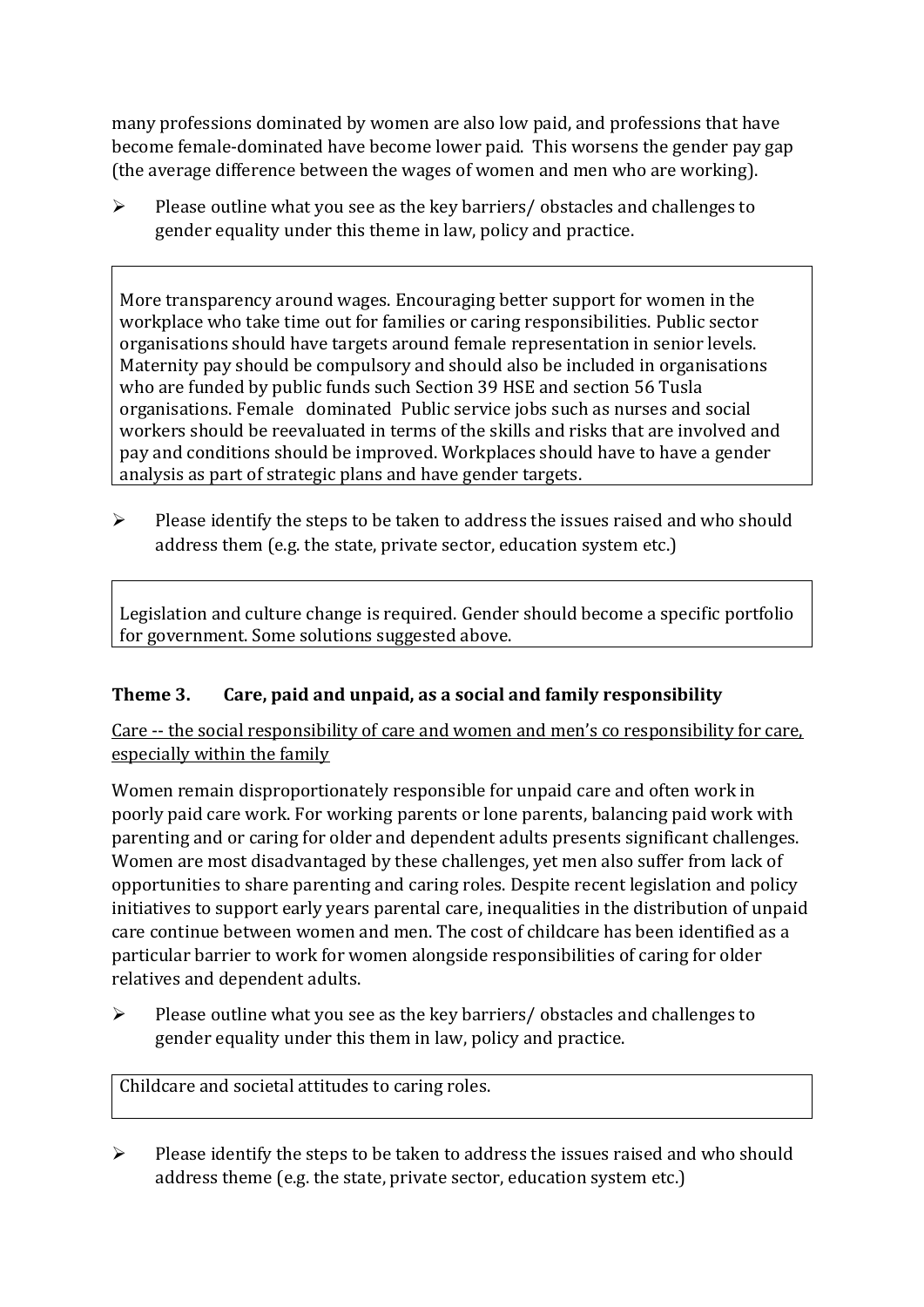State should ensure better caring services whether it is childcare or the home are and respite packages. Much more investment is required in these areas and better pay for workers. These services should be delivered by ngos or social enterprises and not the private sector only. There should be more flexible working and leave arrangements.

### **Theme 4: Women's access to, and representation in, public life and decision making**

Ensure women's participation and representation in decision-making and leadership in the workplace, political and public life

Women are systematically underrepresented in leadership in [economic](https://eige.europa.eu/gender-equality-index/2019/compare-countries/power/2/bar) and [political](https://eige.europa.eu/gender-equality-index/2019/compare-countries/power/1/bar)  [decision-](https://eige.europa.eu/gender-equality-index/2019/compare-countries/power/1/bar)making. Despite the introduction of a candidate gender quota (through the system of party funding) for national political office, and [initiatives](https://betterbalance.ie/) to support women's access to corporate decision-making roles, men continue to dominate leadership positions. There are also issues to be considered around how media represents women and men.

 $\triangleright$  Please outline what you see as the key barriers/ obstacles and challenges to gender equality under this theme in law, policy and practice.

Political parties don't do enough to support women to particpate. Men from political families have a right to participate at the higher levels and women are asked are they qualified for the same roles. The hours of the Dáil are not family friendly. The confrontational style of the Dail is old fashioned and very masculine way of working. Media focuses more on errors by women then by men in politics. There is móre focus on women's appearance than on males also.

➢ Please identify the steps to be taken to address the issues raised and who should address them (e.g. the state, private sector, education system etc.)

Political parties should do more to suport women and should have a gender analysis and strategy. The Dail hours and ways of working should be reviewed. More women should feature on boards of public bodies.

## **5. Where does gender inequality impact most?**

To conclude we would be interested in your response to the following question: In which area do you think gender inequality matters most?

Please rank the following in order of importance, 1 being the most important:

Paid work 4